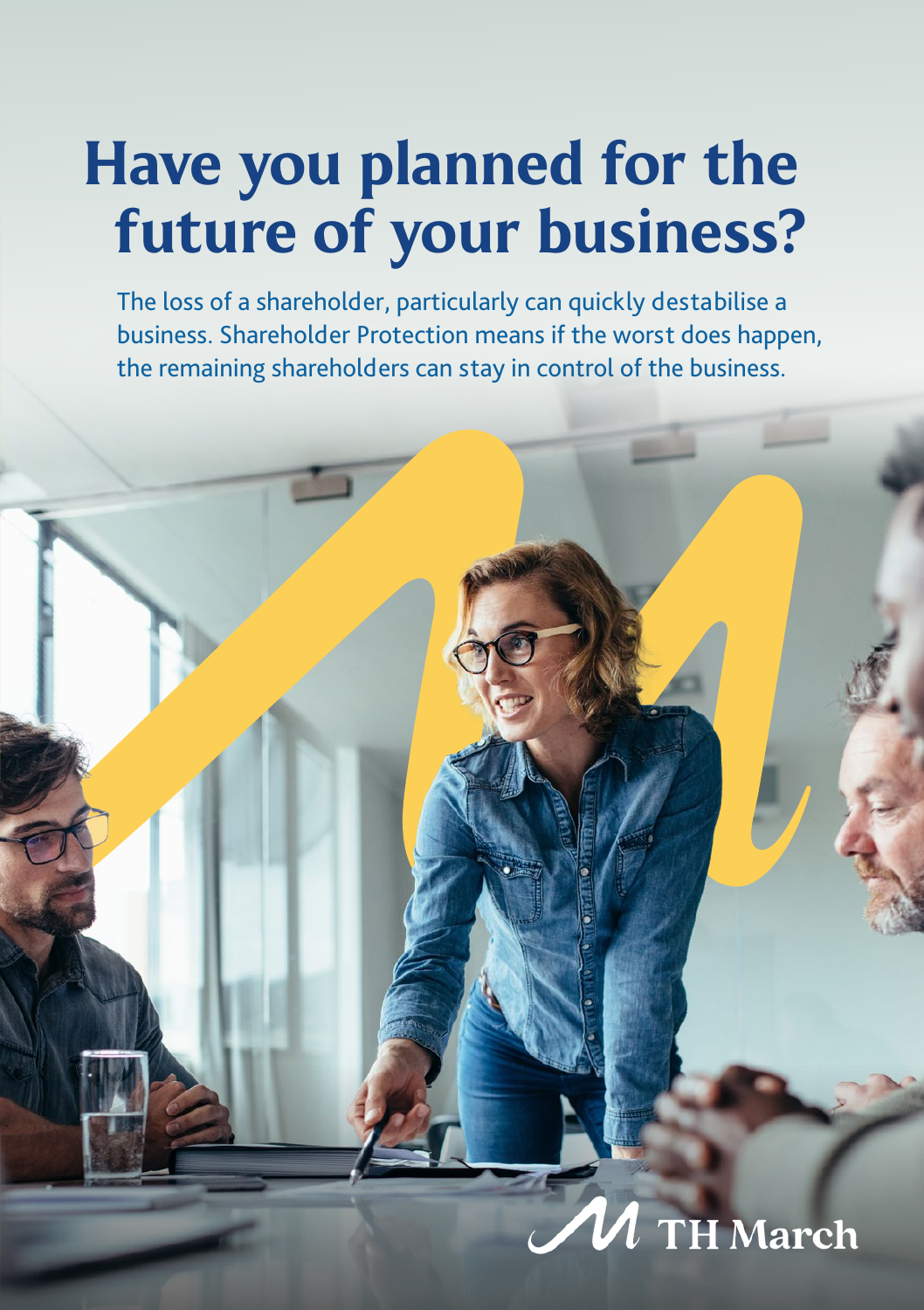

# Do you need help with succession planning?

It's one thing to plan who will own and run your business when you retire or exit from your business, it's another thing to plan what would happen if a shareholder died.

In reality if the deceased owner's shares were passed to their family the surviving business owners could lose control of some or all of the business.

Just as an individual should have a will that sets out what will happen to their estate on death, your business should have a 'Corporate Will' that sets out what happens if a shareholder dies. Unless the correct agreements are in place to specify what happens to the shares following death, your wishes (as the business owner) may not be met.

### In 2018 Legal & General research revealed:

- Nearly 50% of businesses had no specific arrangements for their shares if a shareholder died.
- 43% of limited companies had not reviewed their Articles of Association since the business started.

### What is it?

In the event of a shareholder dying, falling terminally or critically ill, Shareholder Protection can provide a sum of money to the remaining shareholders. This means that in the event of a valid claim the policy could pay out an amount sufficient to purchase the deceased or critically ill shareholder's interest in the business.

### Why Do I Need It?

The loss of a shareholder, particularly if they are a working director, may destabilise the business and can quickly lead to financial difficulties. Shareholder Protection means if the worst does happen, the remaining shareholders can stay in control of the business. If critical illness is covered, the critically ill shareholder will have the choice to exit the business and receive their share as a lump sum payment.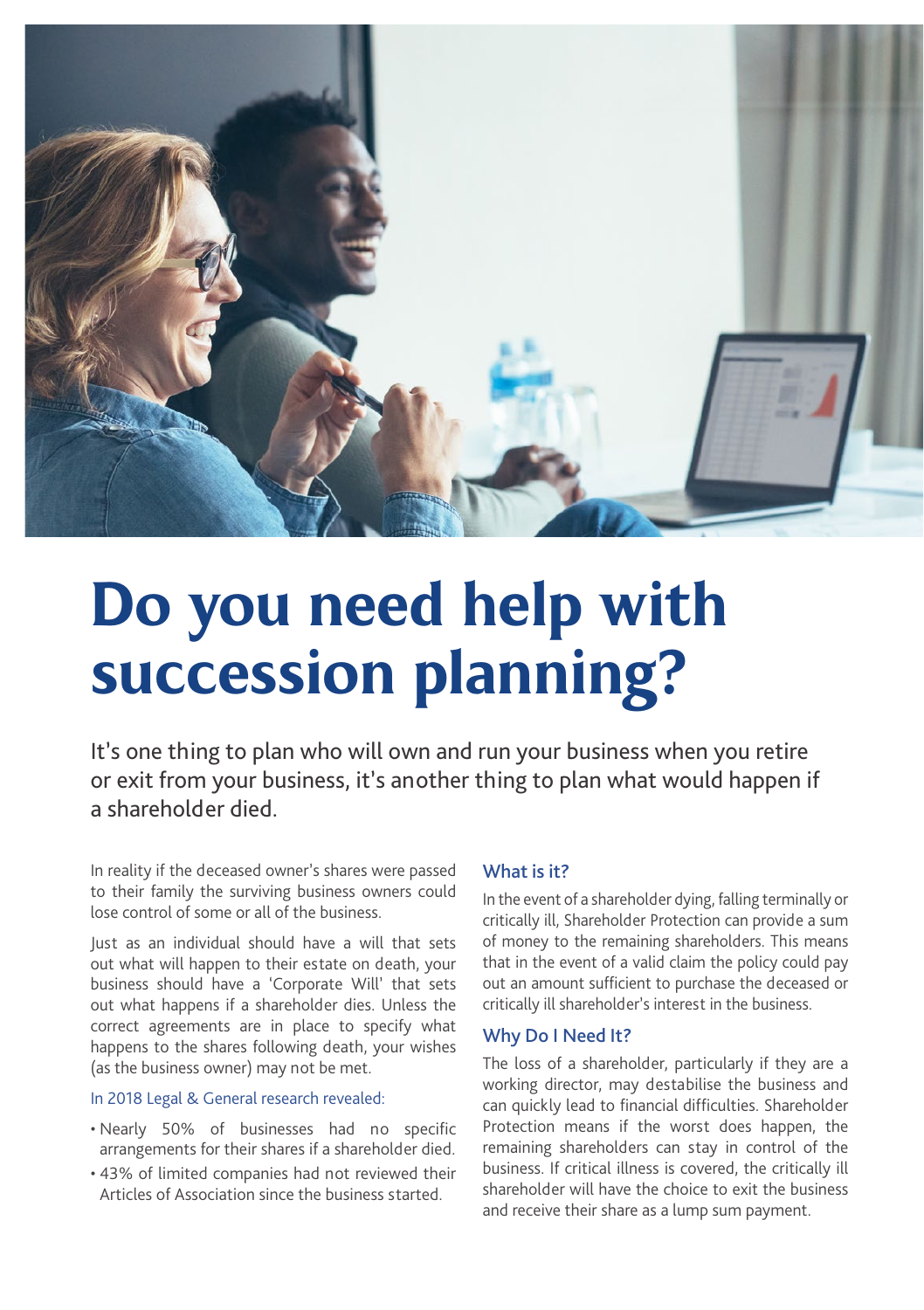

### How Much Do I Cover?

How much are your shares worth? A difficult question to answer, but a valuation method needs to be established, probably with the assistance of your accountant.

### Who takes out the policy?

I would expect to work with your professional advisers to make sure any advice I give doesn't go off at a tangent to what your accountant or solicitor would recommend. There are different ways of providing Shareholder Protection and a lot will depend on what your Company's Articles of Association stipulate.

A common arrangement is where each shareholder takes out cover held in trust for the remaining shareholders(s) and has what is known as a cross option agreement drawn up by solicitors. Your accountant should be involved to make sure that business property relief isn't lost.

Many accountants prefer a Company Share Buyback Scheme. On the death of a shareholder (if the Articles of Association allows for this) the business will repurchase the available shares from the estate of the deceased shareholder. The business takes out the insurance. On buying the shares they are then cancelled, which increases the value of the remaining shares.

### What about tax?

It always seems complicated. It is important, so normally we work with your other professional advisers to make sure the cover is set up in the right way for your business. Plans to cover company ownership will not meet the criteria for relief from corporation tax on the premiums. Therefore payment of the sum assured for a term assurance plan should not be classed as a trading receipt and so is unlikely to suffer corporation tax.

Rest assured we will explain what actions you need to take, but we would normally refer you to your accountant for tax advice.

### What about health?

Expect to fill in a medical questionnaire and the insurer to ask your GP for a report. In many cases you will be asked to attend a full medical. These are normally paid for by the insurer. If you have any existing medical conditions or have suffered any in the past it's your duty to disclose them. Don't be put off considering cover; we will talk to the underwriters. Many people will have (or will have had) similar conditions; the underwriters have lots of experience in dealing with most of what can affect us.